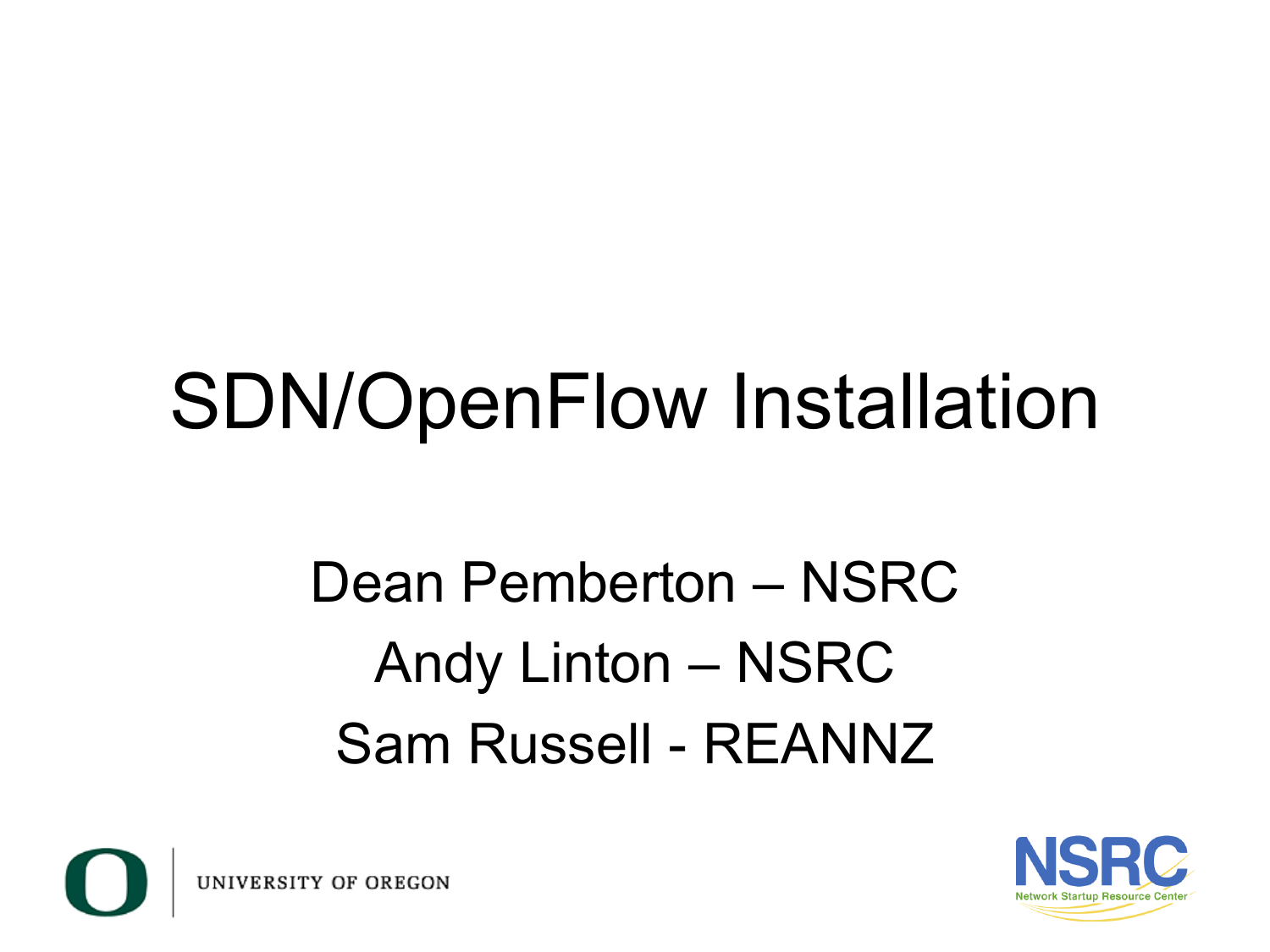# Agenda

- Environment & housekeeping
- What is SDN and Openflow?
- Understanding Open vSwitch and RouteFlow
- Understanding RYU and SDN applications
- Simple SDN programming
	- python vs IOS or Junos!
- Building a (distributed) switch
- Building a (distributed) router

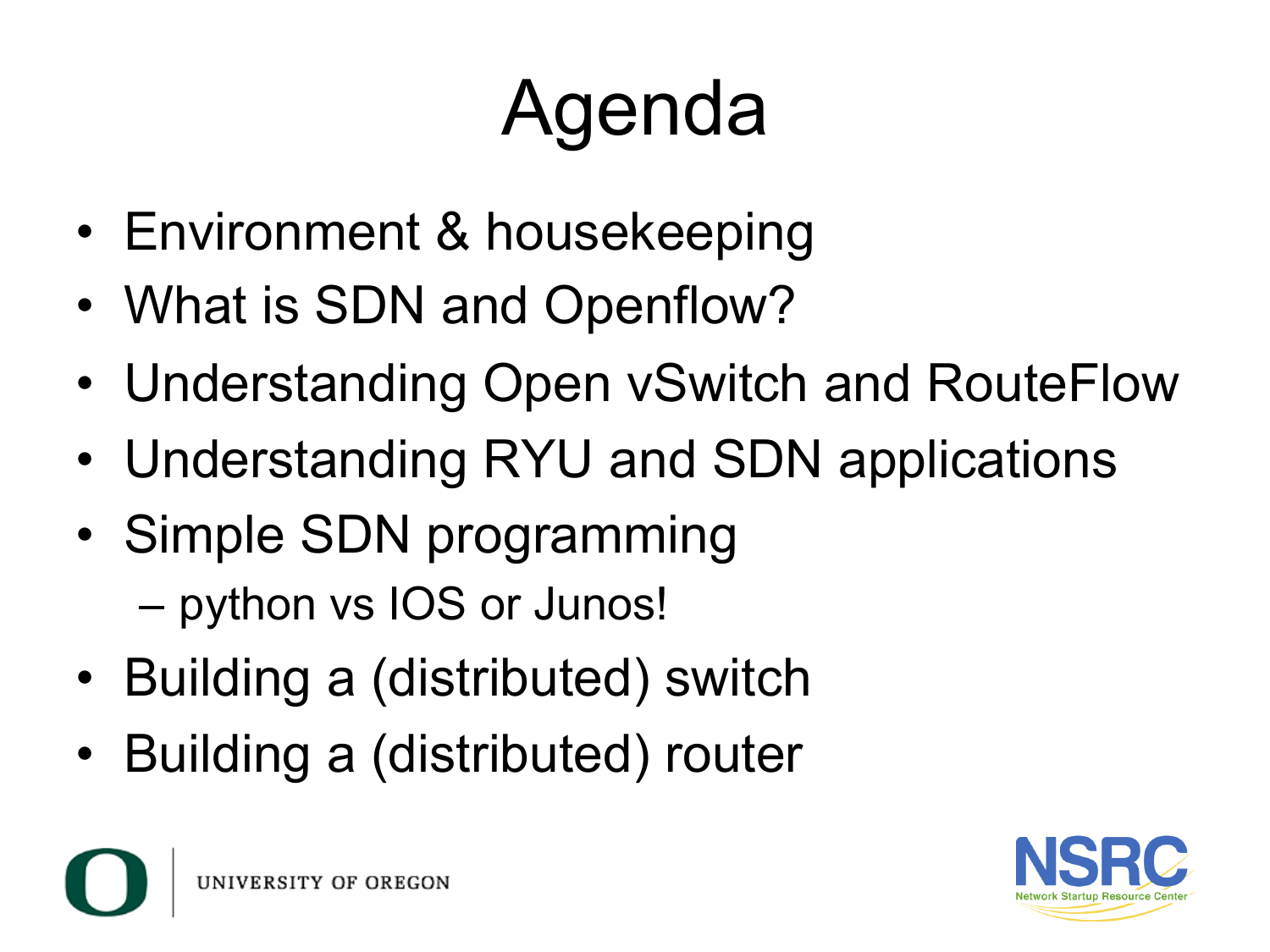# Environment & housekeeping

- WIFI details:
	- SSID: nsrc
	- Password: see the whiteboard
	- Security: WPA2
- Pointer to local wiki:
	- https://nsrc.org/workshops/2014/nznog-sdn/wiki
- When in Nelson, the instructors like to drink at the Free House, Collingwood Street



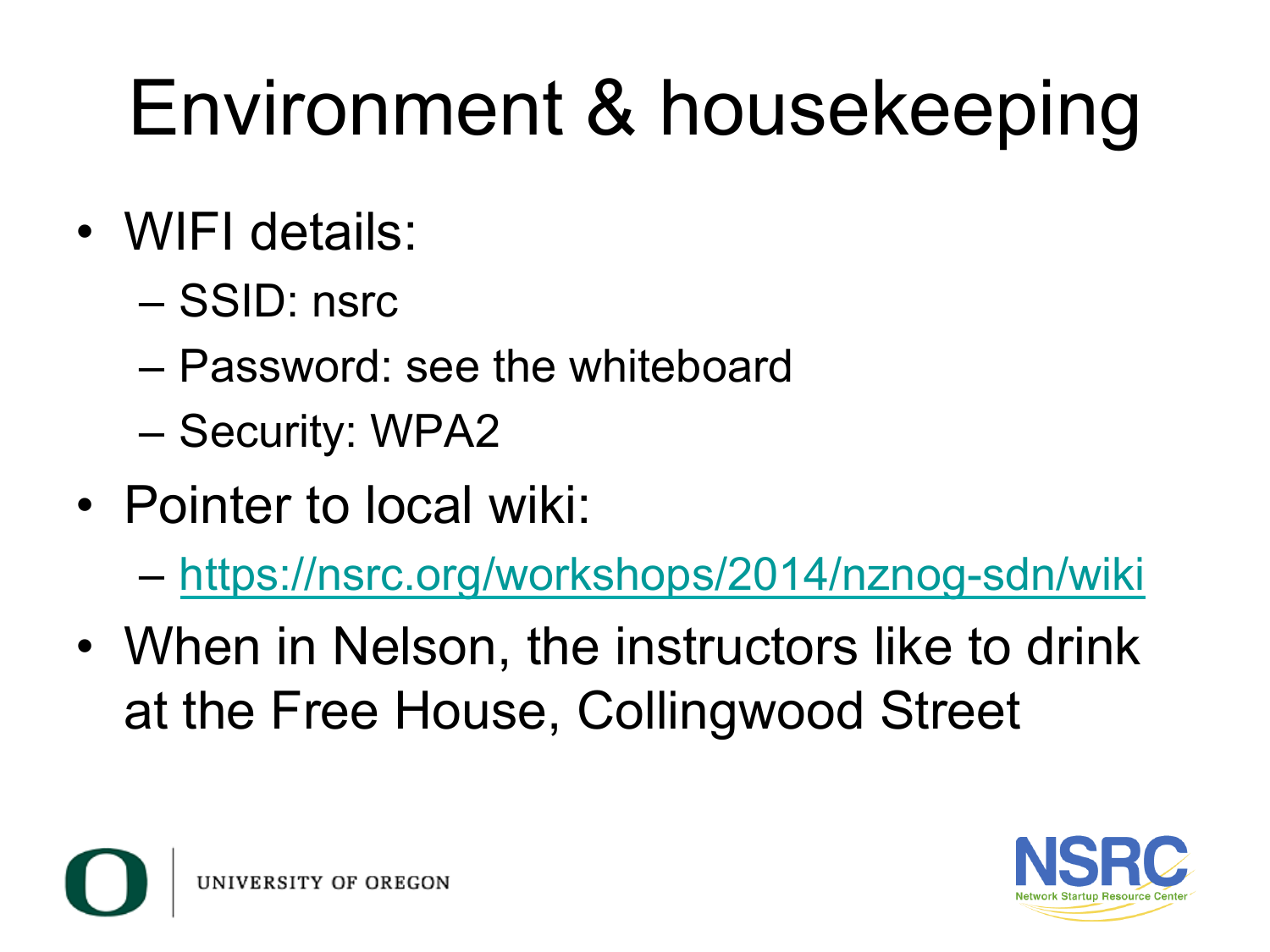# Software defined networking (SDN)

- Separates control and data plane:
	- Open interface between control and data plane
	- Network control and management features in software

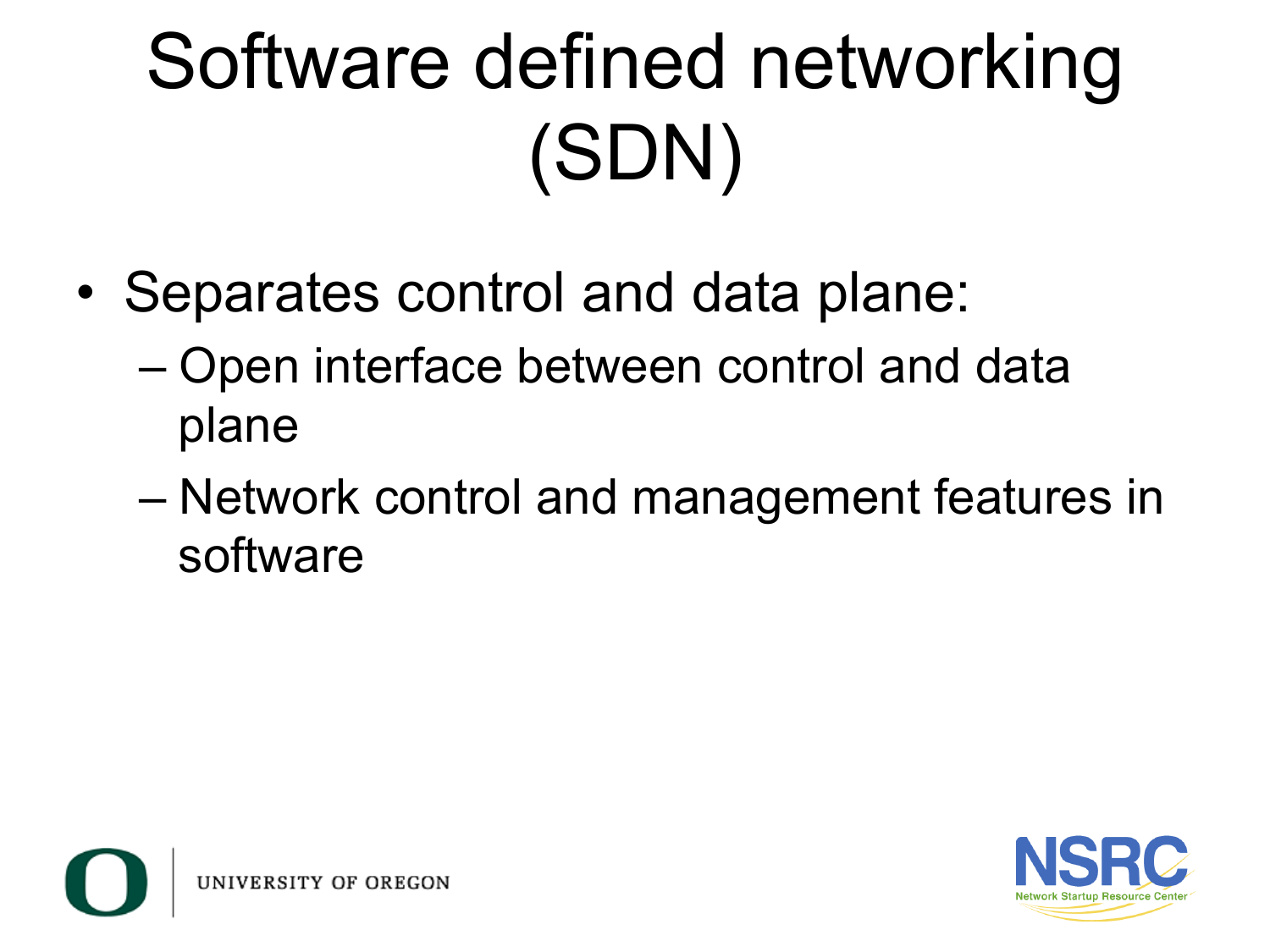### …SDN





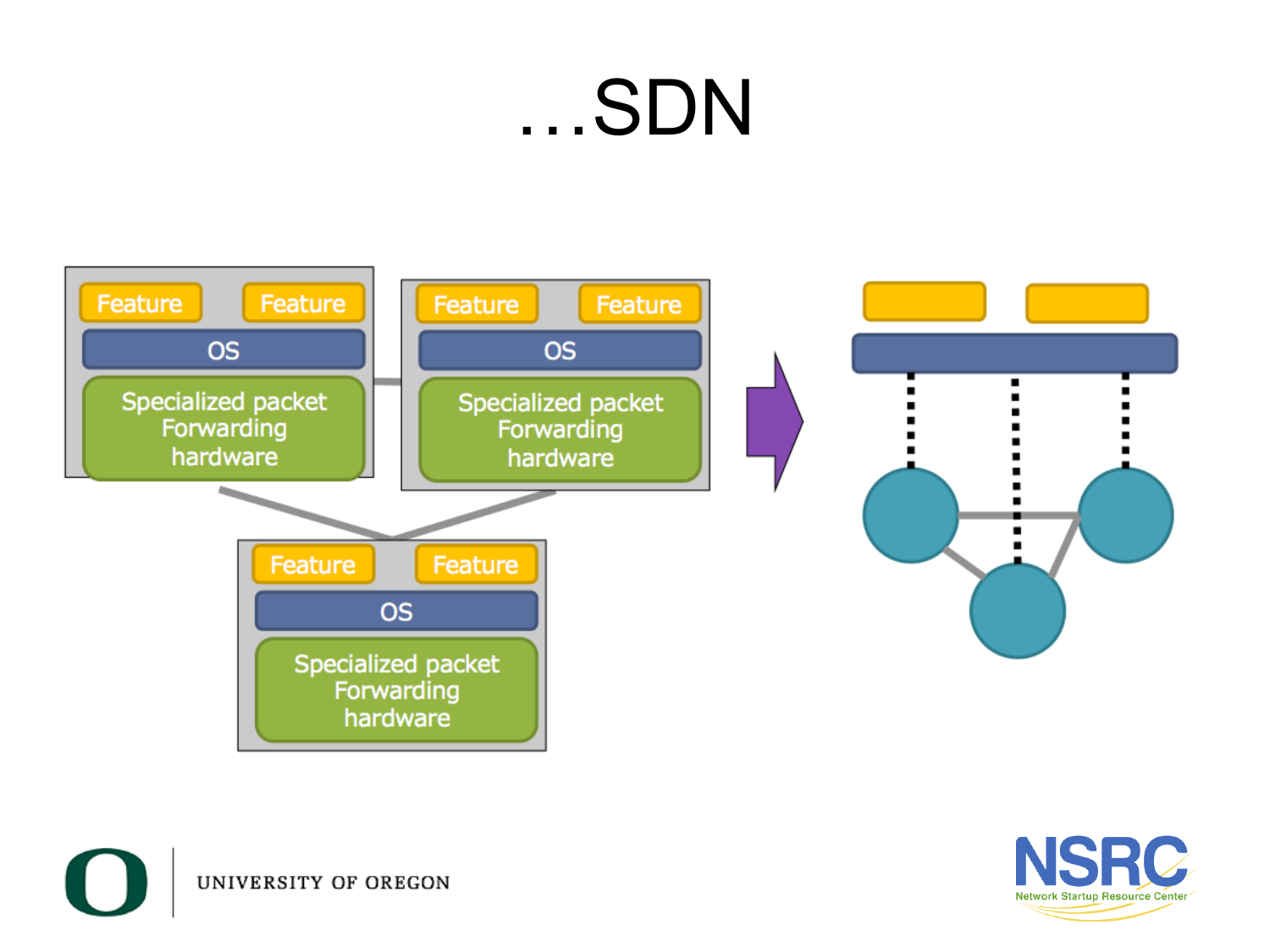### Cardigan overview





UNIVERSITY OF OREGON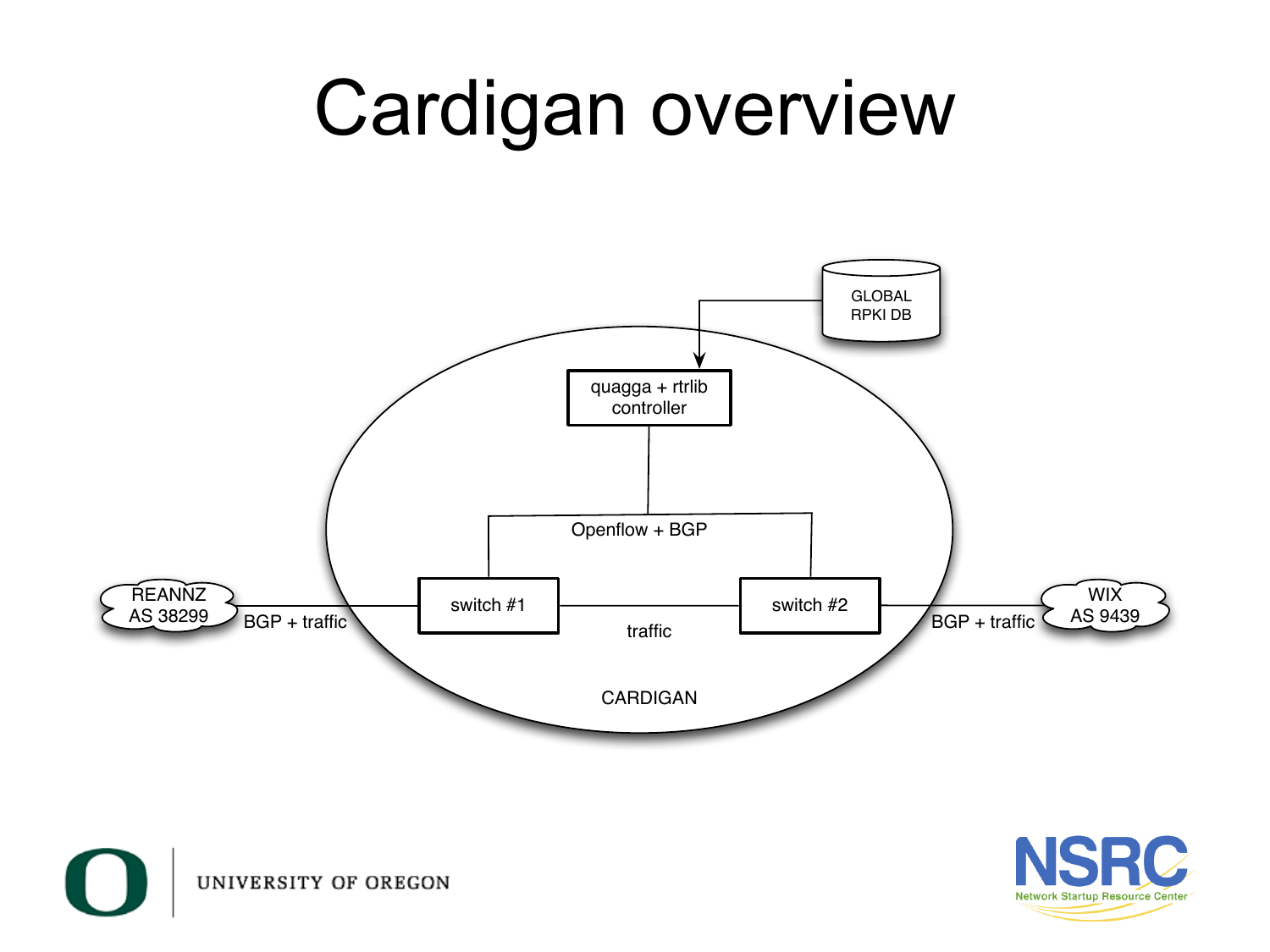### Cardigan details





UNIVERSITY OF OREGON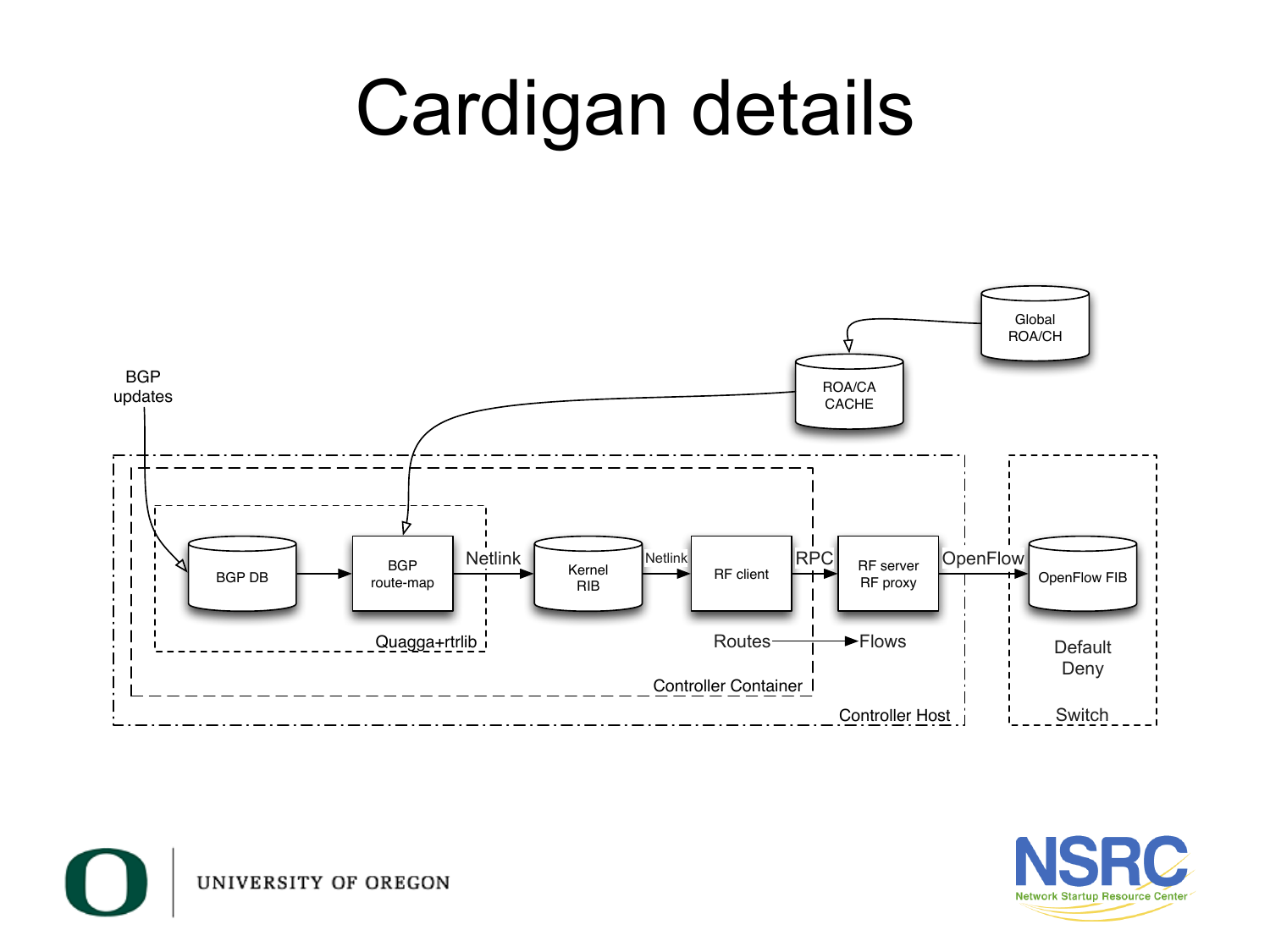# Lessons from history  $\odot$

- "If you know what you're doing, 3 layers is enough; if you don't, 17 layers won't help you."
- [B]eware of the panacea peddlers: just because you wind up naked doesn't make you an emperor.

– Michael A Padlipsky

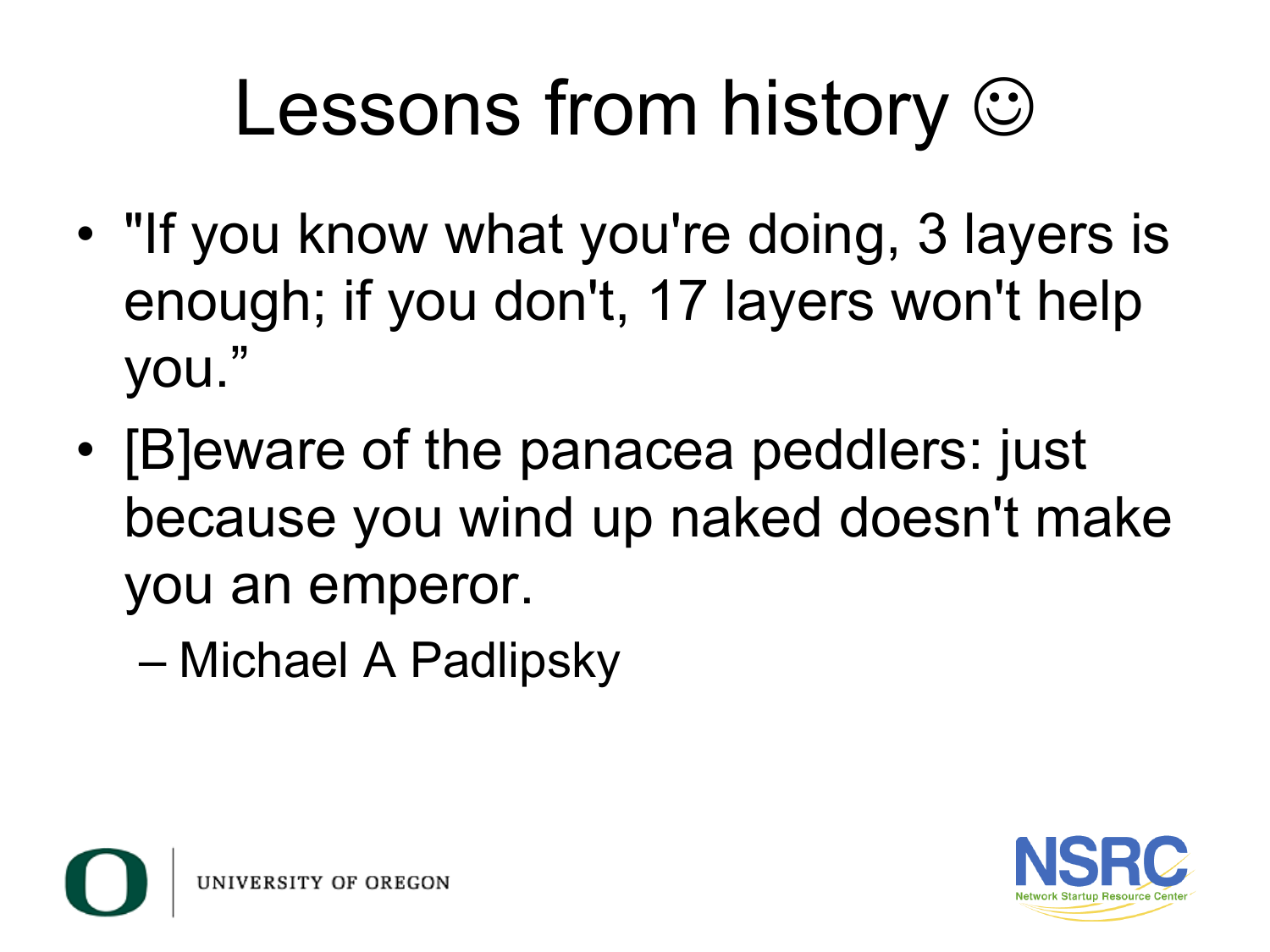### 3 Layers anyone?





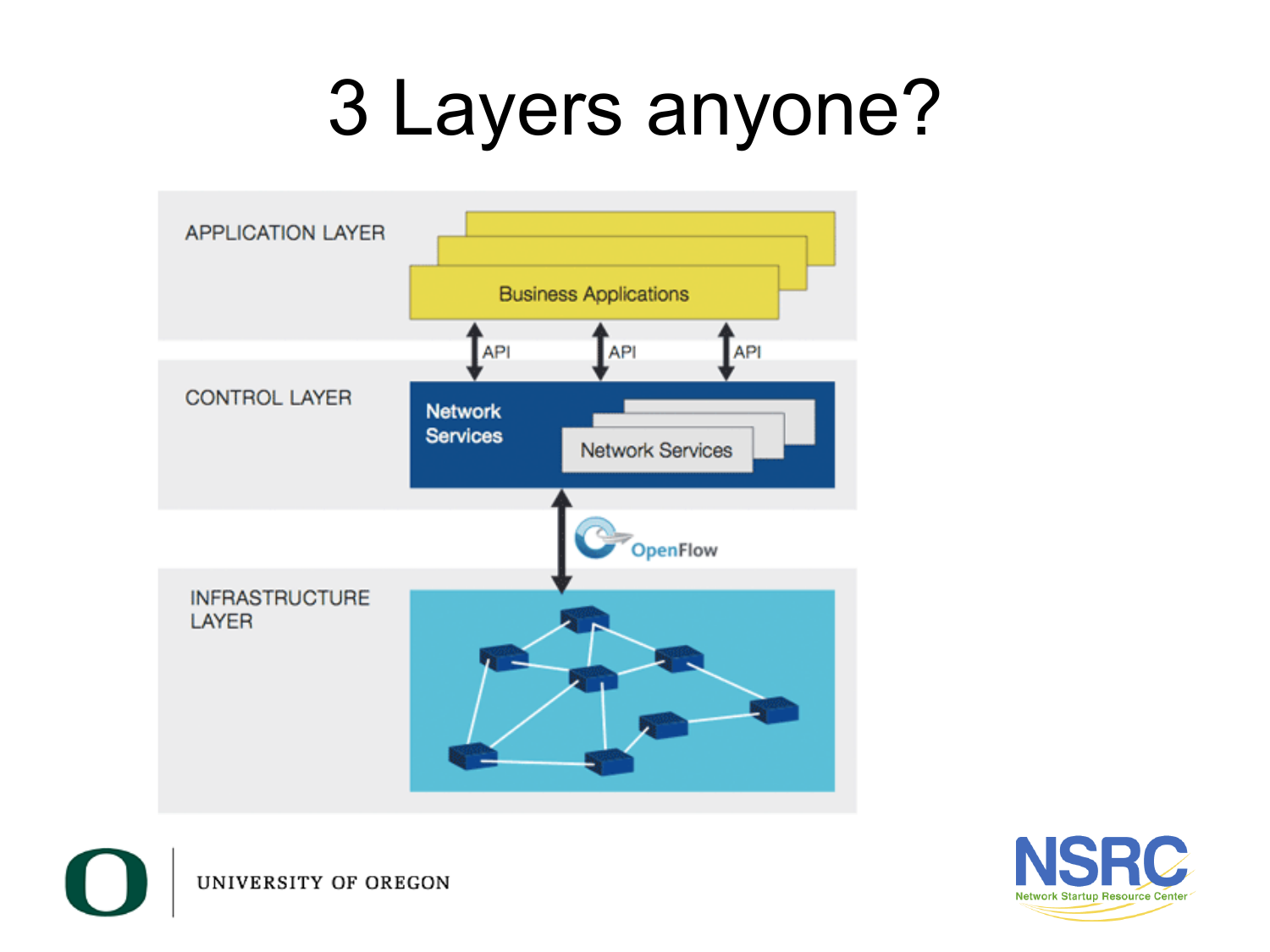### Openflow overview

- One of the key technologies to realize SDN
- Open interface between control and data plane